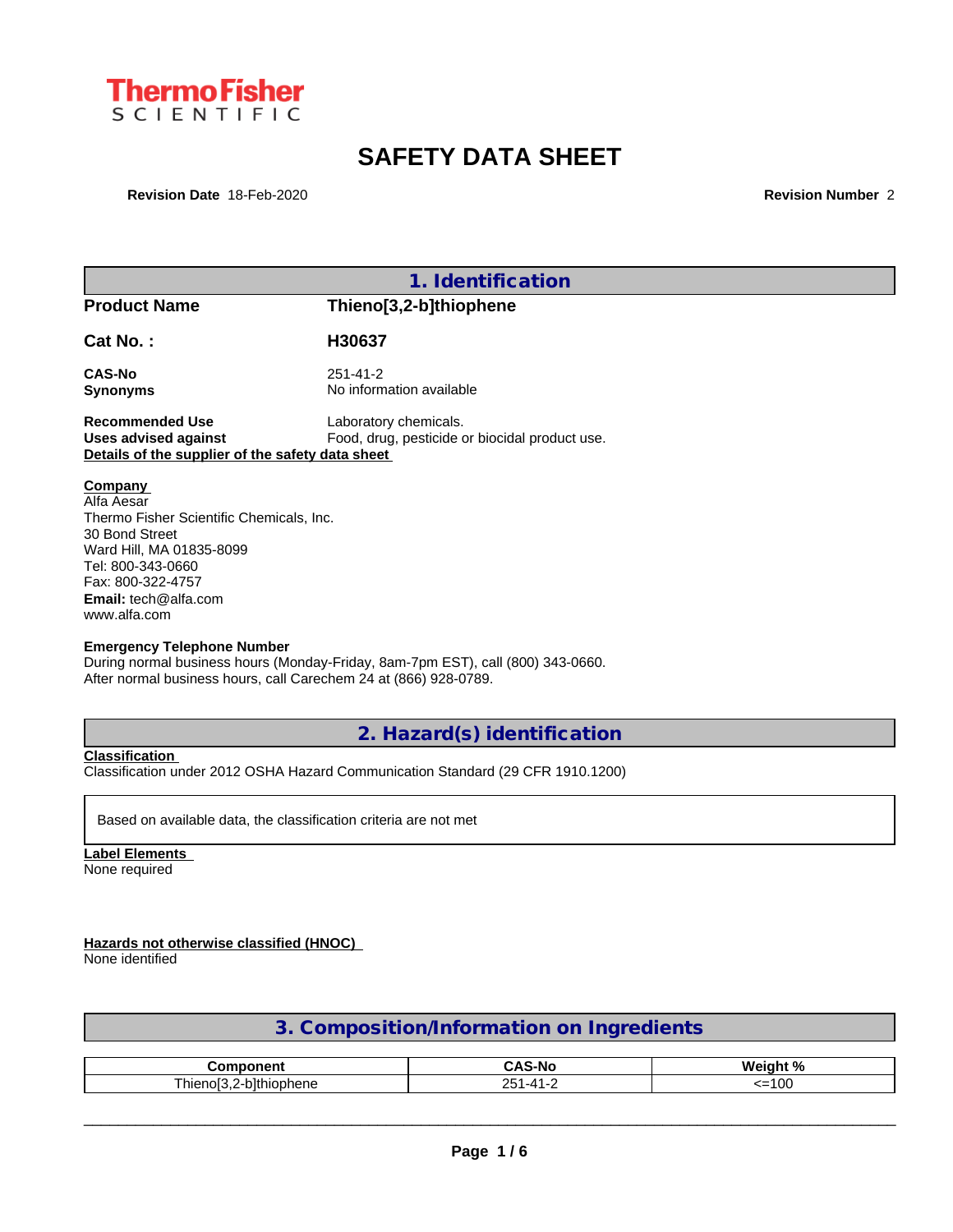|                                      | 4. First-aid measures                                                                                                      |
|--------------------------------------|----------------------------------------------------------------------------------------------------------------------------|
| <b>Eye Contact</b>                   | Rinse immediately with plenty of water, also under the eyelids, for at least 15 minutes. Get<br>medical attention.         |
| <b>Skin Contact</b>                  | Wash off immediately with plenty of water for at least 15 minutes. Get medical attention<br>immediately if symptoms occur. |
| <b>Inhalation</b>                    | Remove to fresh air. Get medical attention immediately if symptoms occur.                                                  |
| Ingestion                            | Clean mouth with water and drink afterwards plenty of water. Get medical attention if<br>symptoms occur.                   |
| Most important symptoms and          | None reasonably foreseeable.                                                                                               |
| effects<br><b>Notes to Physician</b> | Treat symptomatically                                                                                                      |
|                                      |                                                                                                                            |

### **5. Fire-fighting measures**

| Unsuitable Extinguishing Media                             | No information available                             |
|------------------------------------------------------------|------------------------------------------------------|
| <b>Flash Point</b><br>Method -                             | No information available<br>No information available |
| <b>Autoignition Temperature</b><br><b>Explosion Limits</b> | No information available                             |
| <b>Upper</b>                                               | No data available                                    |
| Lower                                                      | No data available                                    |
| Sensitivity to Mechanical Impact No information available  |                                                      |
| <b>Sensitivity to Static Discharge</b>                     | No information available                             |

### **Specific Hazards Arising from the Chemical**

Keep product and empty container away from heat and sources of ignition.

### **Hazardous Combustion Products**

None known.

### **Protective Equipment and Precautions for Firefighters**

As in any fire, wear self-contained breathing apparatus pressure-demand, MSHA/NIOSH (approved or equivalent) and full protective gear.

| <b>NFPA</b>                      |                                |                                                                                       |                                                                                        |
|----------------------------------|--------------------------------|---------------------------------------------------------------------------------------|----------------------------------------------------------------------------------------|
| <b>Health</b><br>0               | Flammability                   | <b>Instability</b>                                                                    | <b>Physical hazards</b>                                                                |
|                                  | 6. Accidental release measures |                                                                                       |                                                                                        |
| <b>Personal Precautions</b>      | formation.                     |                                                                                       | Ensure adequate ventilation. Use personal protective equipment as required. Avoid dust |
| <b>Environmental Precautions</b> | Information.                   | Should not be released into the environment. See Section 12 for additional Ecological |                                                                                        |

**Methods for Containment and Clean** Sweep up and shovel into suitable containers for disposal. Avoid dust formation. **Up**

|          | 7. Handling and storage                                                                                                                                                              |
|----------|--------------------------------------------------------------------------------------------------------------------------------------------------------------------------------------|
| Handling | Wear personal protective equipment/face protection. Ensure adequate ventilation. Avoid<br>contact with skin, eyes or clothing. Avoid ingestion and inhalation. Avoid dust formation. |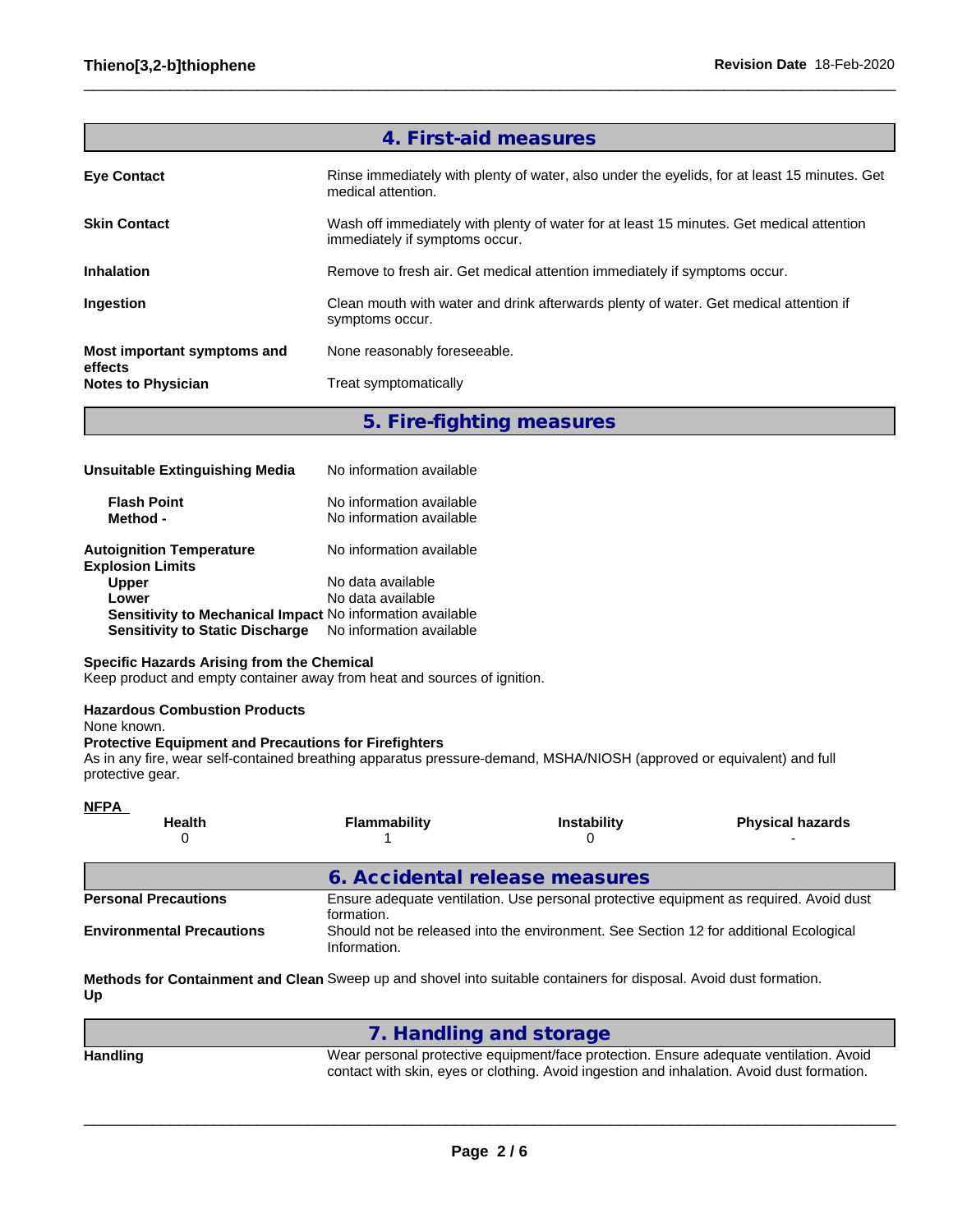| <b>Storage</b>                       | Keep containers tightly closed in a dry, cool and well-ventilated place.                                                                                                          |
|--------------------------------------|-----------------------------------------------------------------------------------------------------------------------------------------------------------------------------------|
|                                      | 8. Exposure controls / personal protection                                                                                                                                        |
| <b>Exposure Guidelines</b>           | This product does not contain any hazardous materials with occupational exposure<br>limitsestablished by the region specific regulatory bodies.                                   |
| <b>Engineering Measures</b>          | None under normal use conditions.                                                                                                                                                 |
| <b>Personal Protective Equipment</b> |                                                                                                                                                                                   |
| <b>Eye/face Protection</b>           | Wear appropriate protective eyeglasses or chemical safety goggles as described by<br>OSHA's eye and face protection regulations in 29 CFR 1910.133 or European Standard<br>EN166. |
| Skin and body protection             | Wear appropriate protective gloves and clothing to prevent skin exposure.                                                                                                         |
| <b>Respiratory Protection</b>        | No protective equipment is needed under normal use conditions.                                                                                                                    |
| <b>Hygiene Measures</b>              | Handle in accordance with good industrial hygiene and safety practice.                                                                                                            |

# **9. Physical and chemical properties**

| <b>Physical State</b>                   | Solid                         |
|-----------------------------------------|-------------------------------|
| Appearance                              | Yellow                        |
| Odor                                    | No information available      |
| <b>Odor Threshold</b>                   | No information available      |
| рH                                      | No information available      |
| <b>Melting Point/Range</b>              | 54 - 58 °C / 129.2 - 136.4 °F |
| <b>Boiling Point/Range</b>              | 71 °C / 159.8 °F              |
| <b>Flash Point</b>                      | No information available      |
| <b>Evaporation Rate</b>                 | Not applicable                |
| <b>Flammability (solid,gas)</b>         | No information available      |
| <b>Flammability or explosive limits</b> |                               |
| <b>Upper</b>                            | No data available             |
| Lower                                   | No data available             |
| <b>Vapor Pressure</b>                   | No information available      |
| <b>Vapor Density</b>                    | Not applicable                |
| <b>Specific Gravity</b>                 | No information available      |
| <b>Solubility</b>                       | No information available      |
| Partition coefficient; n-octanol/water  | No data available             |
| <b>Autoignition Temperature</b>         | No information available      |
| <b>Decomposition Temperature</b>        | No information available      |
| <b>Viscosity</b>                        | Not applicable                |
| <b>Molecular Formula</b>                | C6 H4 S2                      |
| <b>Molecular Weight</b>                 | 140.23                        |
|                                         |                               |

## **10. Stability and reactivity**

| <b>Reactive Hazard</b>        | None known, based on information available |
|-------------------------------|--------------------------------------------|
| <b>Stability</b>              | Stable under normal conditions.            |
| <b>Conditions to Avoid</b>    | Incompatible products.                     |
| <b>Incompatible Materials</b> | Strong oxidizing agents                    |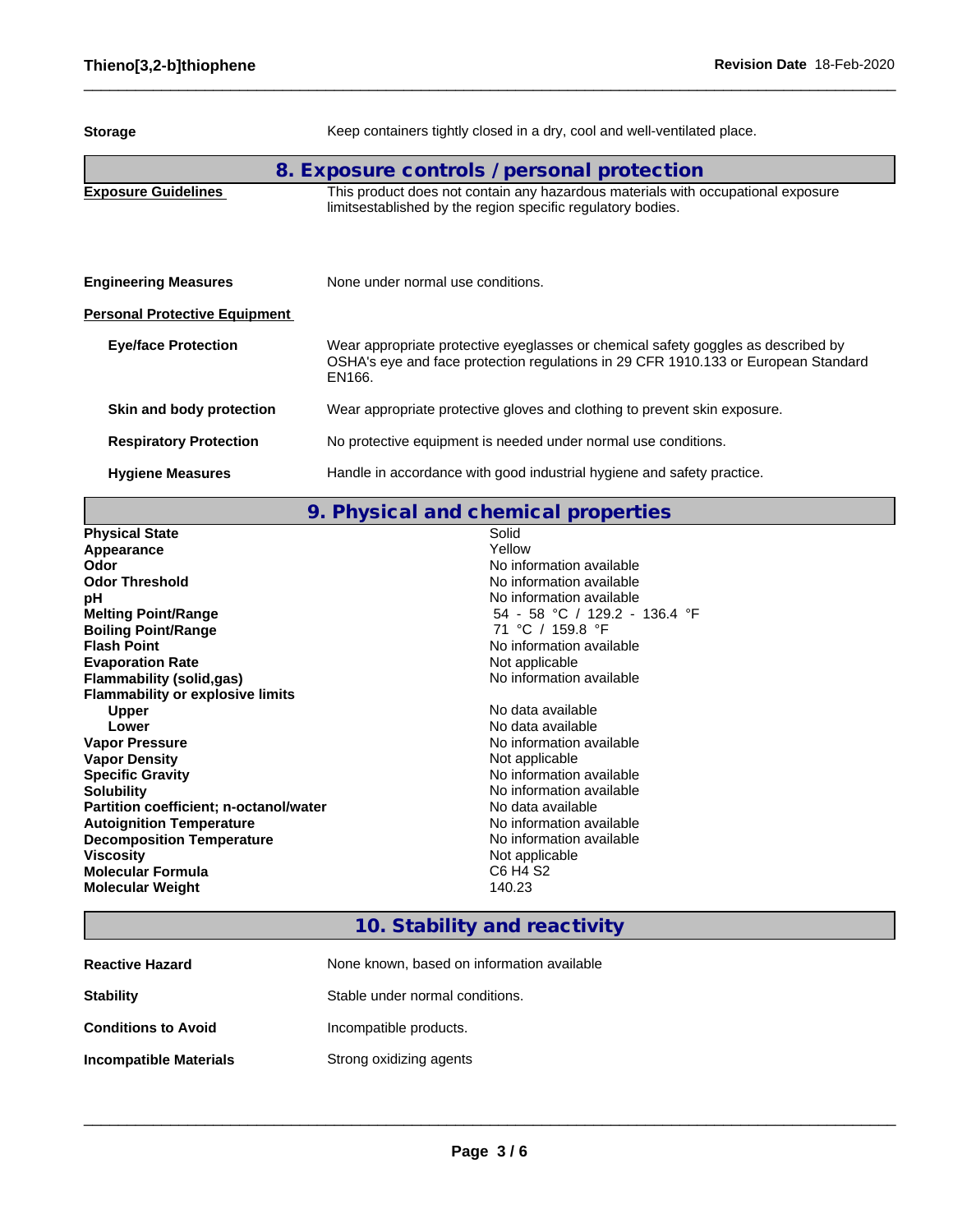**Hazardous Decomposition Products** None under normal use conditions

**Hazardous Polymerization** Hazardous polymerization does not occur.

Hazardous Reactions **None under normal processing**.

**11. Toxicological information**

### **Acute Toxicity**

| <b>Product Information</b><br><b>Component Information</b><br><b>Toxicologically Synergistic</b><br><b>Products</b> | No information available                                                                   |
|---------------------------------------------------------------------------------------------------------------------|--------------------------------------------------------------------------------------------|
|                                                                                                                     | Delayed and immediate effects as well as chronic effects from short and long-term exposure |
| <b>Irritation</b>                                                                                                   | No information available                                                                   |
| <b>Sensitization</b>                                                                                                | No information available                                                                   |

I

Carcinogenicity The table below indicates whether each agency has listed any ingredient as a carcinogen. **Component CAS-No IARC NTP ACGIH OSHA Mexico**

| Thieno[3,2-b]thiophen                                            | $251 - 41 - 2$                                                   | Not listed                                                                                                                                                                                                               | Not listed                                                                                                                                                                                                                                                            | Not listed | Not listed | Not listed |  |  |
|------------------------------------------------------------------|------------------------------------------------------------------|--------------------------------------------------------------------------------------------------------------------------------------------------------------------------------------------------------------------------|-----------------------------------------------------------------------------------------------------------------------------------------------------------------------------------------------------------------------------------------------------------------------|------------|------------|------------|--|--|
| <b>Mutagenic Effects</b>                                         |                                                                  | No information available                                                                                                                                                                                                 |                                                                                                                                                                                                                                                                       |            |            |            |  |  |
| <b>Reproductive Effects</b>                                      |                                                                  | No information available.                                                                                                                                                                                                |                                                                                                                                                                                                                                                                       |            |            |            |  |  |
| <b>Developmental Effects</b>                                     |                                                                  | No information available.                                                                                                                                                                                                |                                                                                                                                                                                                                                                                       |            |            |            |  |  |
| <b>Teratogenicity</b>                                            |                                                                  | No information available.                                                                                                                                                                                                |                                                                                                                                                                                                                                                                       |            |            |            |  |  |
| <b>STOT - single exposure</b><br><b>STOT - repeated exposure</b> |                                                                  | None known<br>None known<br>No information available<br><b>Symptoms / effects, both acute and No information available</b><br>No information available<br>The toxicological properties have not been fully investigated. |                                                                                                                                                                                                                                                                       |            |            |            |  |  |
| <b>Aspiration hazard</b>                                         |                                                                  |                                                                                                                                                                                                                          |                                                                                                                                                                                                                                                                       |            |            |            |  |  |
| delayed                                                          |                                                                  |                                                                                                                                                                                                                          |                                                                                                                                                                                                                                                                       |            |            |            |  |  |
| <b>Endocrine Disruptor Information</b>                           |                                                                  |                                                                                                                                                                                                                          |                                                                                                                                                                                                                                                                       |            |            |            |  |  |
| <b>Other Adverse Effects</b>                                     |                                                                  |                                                                                                                                                                                                                          |                                                                                                                                                                                                                                                                       |            |            |            |  |  |
|                                                                  |                                                                  |                                                                                                                                                                                                                          | 12. Ecological information                                                                                                                                                                                                                                            |            |            |            |  |  |
| <b>Ecotoxicity</b><br>Do not empty into drains.                  |                                                                  |                                                                                                                                                                                                                          |                                                                                                                                                                                                                                                                       |            |            |            |  |  |
| <b>Persistence and Degradability</b>                             |                                                                  | Persistence is unlikely based on information available.                                                                                                                                                                  |                                                                                                                                                                                                                                                                       |            |            |            |  |  |
|                                                                  | <b>Bioaccumulation/Accumulation</b><br>No information available. |                                                                                                                                                                                                                          |                                                                                                                                                                                                                                                                       |            |            |            |  |  |
| <b>Mobility</b>                                                  |                                                                  | Will likely be mobile in the environment due to its volatility.                                                                                                                                                          |                                                                                                                                                                                                                                                                       |            |            |            |  |  |
|                                                                  |                                                                  |                                                                                                                                                                                                                          | 13. Disposal considerations                                                                                                                                                                                                                                           |            |            |            |  |  |
| <b>Waste Disposal Methods</b>                                    |                                                                  |                                                                                                                                                                                                                          | Chemical waste generators must determine whether a discarded chemical is classified as a<br>hazardous waste. Chemical waste generators must also consult local, regional, and<br>national hazardous waste regulations to ensure complete and accurate classification. |            |            |            |  |  |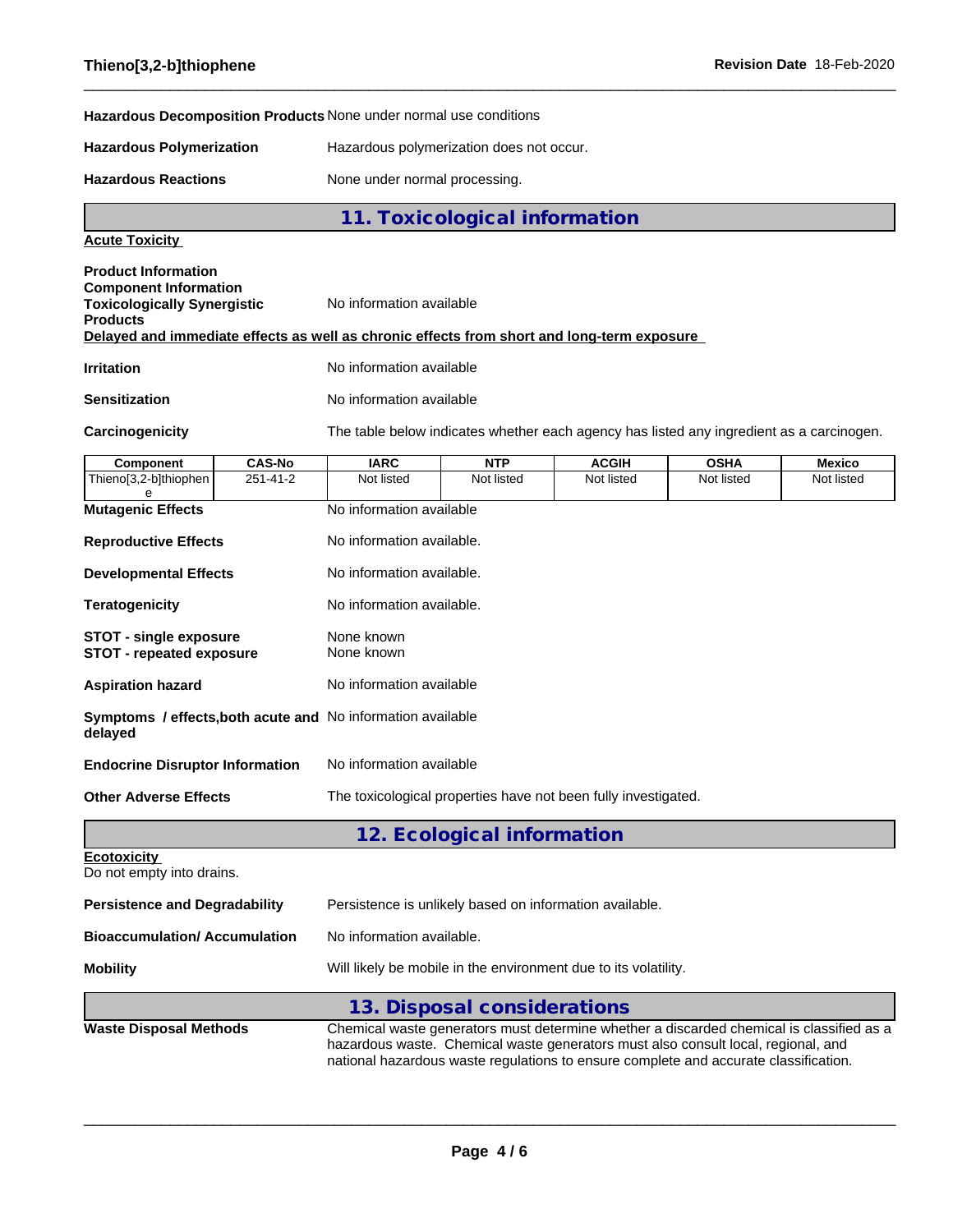|                           | 14. Transport information  |  |
|---------------------------|----------------------------|--|
|                           | Not regulated              |  |
| <u>DOT</u><br>TDG<br>IATA | Not regulated              |  |
|                           | Not regulated              |  |
| <b>IMDG/IMO</b>           | Not regulated              |  |
|                           | 15. Regulatory information |  |

### **United States of America Inventory**

| Component                                                         | <b>CAS-No</b>                           | <b>TSCA</b> | <b>TCO 4</b><br>.<br>∖ Inventorv notification -<br><b>Active/Inactive</b> | <b>TSCA</b><br><b>EPA Requiatory</b><br><b>Flags</b> |
|-------------------------------------------------------------------|-----------------------------------------|-------------|---------------------------------------------------------------------------|------------------------------------------------------|
| -bithiophene<br><b>Allano<sup>ro</sup></b><br><b>IIIGIIUIJ.</b> Z | $-11$<br>$\sim$ $\sim$ $\sim$<br>.<br>∼ |             |                                                                           |                                                      |

#### **Legend:**

**TSCA** - Toxic Substances Control Act, (40 CFR Part 710) X - Listed

'-' - Not Listed

**TSCA 12(b)** - Notices of Export Not applicable

#### **International Inventories**

Canada (DSL/NDSL), Europe (EINECS/ELINCS/NLP), Philippines (PICCS), Japan (ENCS), Australia (AICS), China (IECSC), Korea (ECL).

| <b>Component</b>                                                                                                                           | <b>CAS-No</b>  | <b>DSL</b>                                                  | <b>NDSL</b> | <b>EINECS</b>                                    | <b>PICCS</b> | <b>ENCS</b> | <b>AICS</b> | <b>IECSC</b> | <b>KECL</b> |
|--------------------------------------------------------------------------------------------------------------------------------------------|----------------|-------------------------------------------------------------|-------------|--------------------------------------------------|--------------|-------------|-------------|--------------|-------------|
| Thieno[3,2-b]thiophene                                                                                                                     | 251-41-2       |                                                             |             |                                                  |              |             |             |              |             |
| <b>U.S. Federal Regulations</b>                                                                                                            |                |                                                             |             |                                                  |              |             |             |              |             |
| <b>SARA 313</b>                                                                                                                            | Not applicable |                                                             |             |                                                  |              |             |             |              |             |
| SARA 311/312 Hazard Categories                                                                                                             |                | See section 2 for more information                          |             |                                                  |              |             |             |              |             |
| <b>CWA (Clean Water Act)</b>                                                                                                               |                | Not applicable                                              |             |                                                  |              |             |             |              |             |
| <b>Clean Air Act</b>                                                                                                                       |                | Not applicable                                              |             |                                                  |              |             |             |              |             |
| <b>OSHA</b> - Occupational Safety and<br><b>Health Administration</b>                                                                      |                | Not applicable                                              |             |                                                  |              |             |             |              |             |
| <b>CERCLA</b>                                                                                                                              | Not applicable |                                                             |             |                                                  |              |             |             |              |             |
| <b>California Proposition 65</b>                                                                                                           |                | This product does not contain any Proposition 65 chemicals. |             |                                                  |              |             |             |              |             |
| <b>U.S. State Right-to-Know</b><br><b>Regulations</b>                                                                                      | Not applicable |                                                             |             |                                                  |              |             |             |              |             |
| <b>U.S. Department of Transportation</b><br>Reportable Quantity (RQ):<br><b>DOT Marine Pollutant</b><br><b>DOT Severe Marine Pollutant</b> | N<br>N<br>N    |                                                             |             |                                                  |              |             |             |              |             |
| <b>U.S. Department of Homeland</b><br><b>Security</b>                                                                                      |                |                                                             |             | This product does not contain any DHS chemicals. |              |             |             |              |             |
| <b>Other International Regulations</b>                                                                                                     |                |                                                             |             |                                                  |              |             |             |              |             |
| <b>Mexico - Grade</b>                                                                                                                      |                | No information available                                    |             |                                                  |              |             |             |              |             |